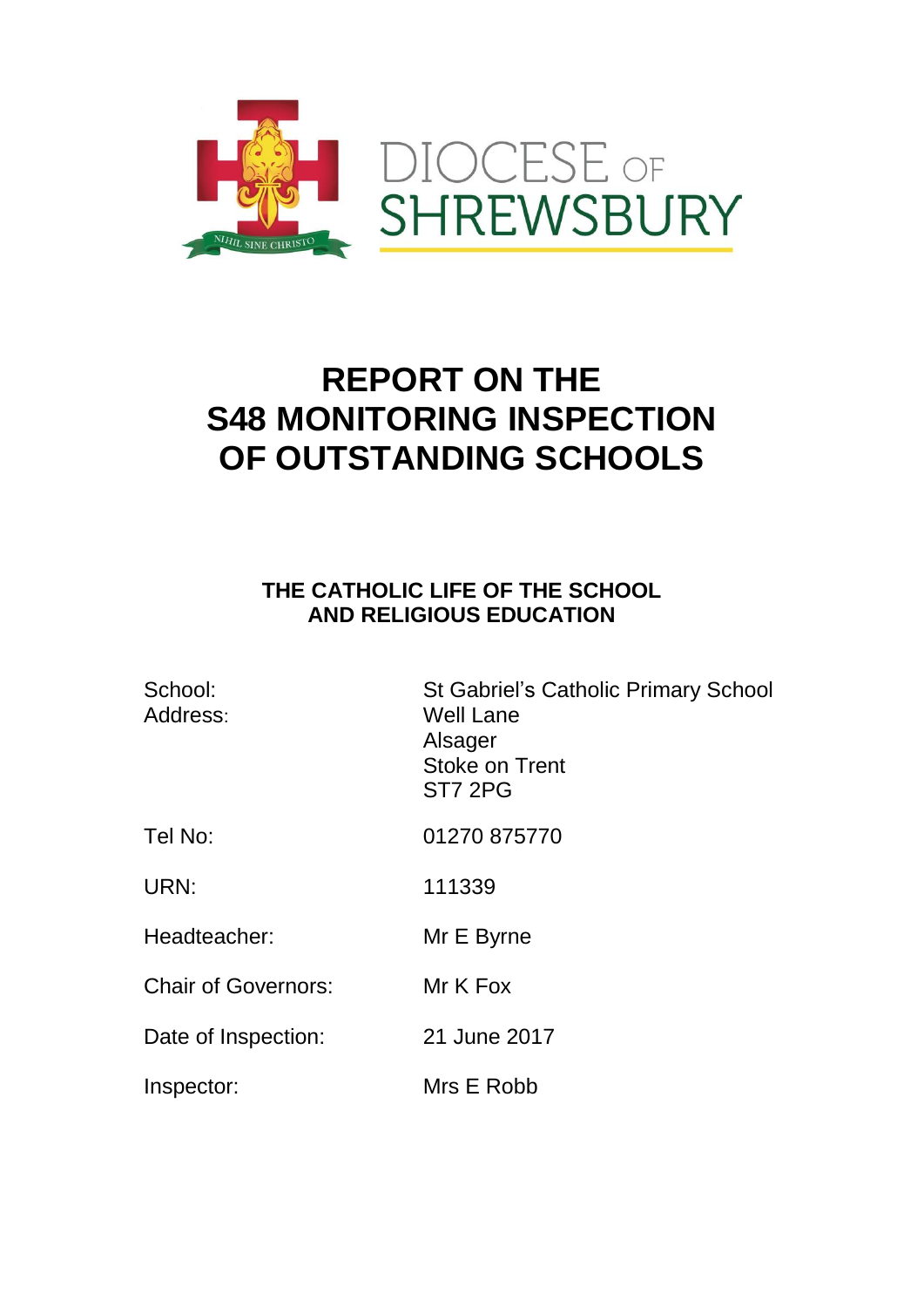St Gabriel's Catholic Primary School continues to provide an outstanding Catholic education, which is central to the life of the school. There is a welcoming, friendly and caring atmosphere throughout the whole school.

Since the last inspection there have been significant changes in the leadership of the school; a new Headteacher and Deputy Headteacher, and, although not new to the school, a new Religious Education Lead Teacher. The Headteacher and his team are keen to continue the excellent work at St Gabriel's and to make changes sensitively and appropriately.

A new Mission Statement was developed during 2015/16 and is manifested in the words: '*Nurturing Hearts and Minds'.*

The belief in, and commitment to, the changed Mission Statement, initiated by the new Headteacher, has contributed to the shared vision of all who work in this successful school, continuing to provide the best possible outcomes for all pupils.

As part of the new Mission Statement initiative, a set of '*Be Values'* was established for pupils, in order that the they could understand how they could become followers of Christ, through '*Nurturing Hearts and Minds'.* The pupils are aware of the significance and relevance of the '*Be Values'* and were able to express ways in which they could live by these, for example , how to think of others first (Mini-Vinnies), how to make the school better and be more eco-friendly (School Council and Recycling Officers), the appropriateness and need for prayers (Prayer Monitors) and how to look after the younger children (Play Leaders).

The Learning Walk provided the Inspector with the opportunity to visit all classrooms where there were examples of outstanding practice. The classrooms are stimulating learning environments which provide motivation and security for all pupils to achieve well. The pupils make good progress and are keen to learn. They are encouraged to seize opportunities wherever and whenever they arise for their faith to come alive, sharing their ideas and opinions with confidence and respect. They are keen learners and enjoy the opportunities provided for them. These opportunities encourage and assist pupils to become responsible and to serve their school and the wider community. They are involved in numerous charities for example, Good Shepherd, CAFOD, Children in Need and Macmillan.

The pupils are also encouraged to think about how they live and how others live, locally and/or globally and are part of the Global Learning Programme, which plans include: '*the golden thread of learning'.*

The pupils are well-motivated and enthusiastic learners and are encouraged to be the best that they can be - one of the '*Be Values'.* The exciting stimulating displays, the standard of work in the children's books, the respectful relationships with each other and with staff indicate the commitment to the promotion of the high standards expected of all.

The pupils enjoy and are keen to plan and lead Collective Worship. As they progress throughout the school they become more confident and independent in delivering reverent and meaningful acts of Collective Worship.

In the Act of Collective Worship observed the pupils were attentive and respectful, responding appropriately to quiet reflection and prayer. The pupils' behaviour is excellent. They are polite and happy pupils who feel loved and valued.

Monitoring and assessment strategies are in place and the outcomes of these are regularly discussed at designated staff meetings where staff can share views and discuss concerns. As assessment and monitoring strategies develop they continue to be priorities in the Religious Education Action Plan, acknowledged and supported by the Governors.